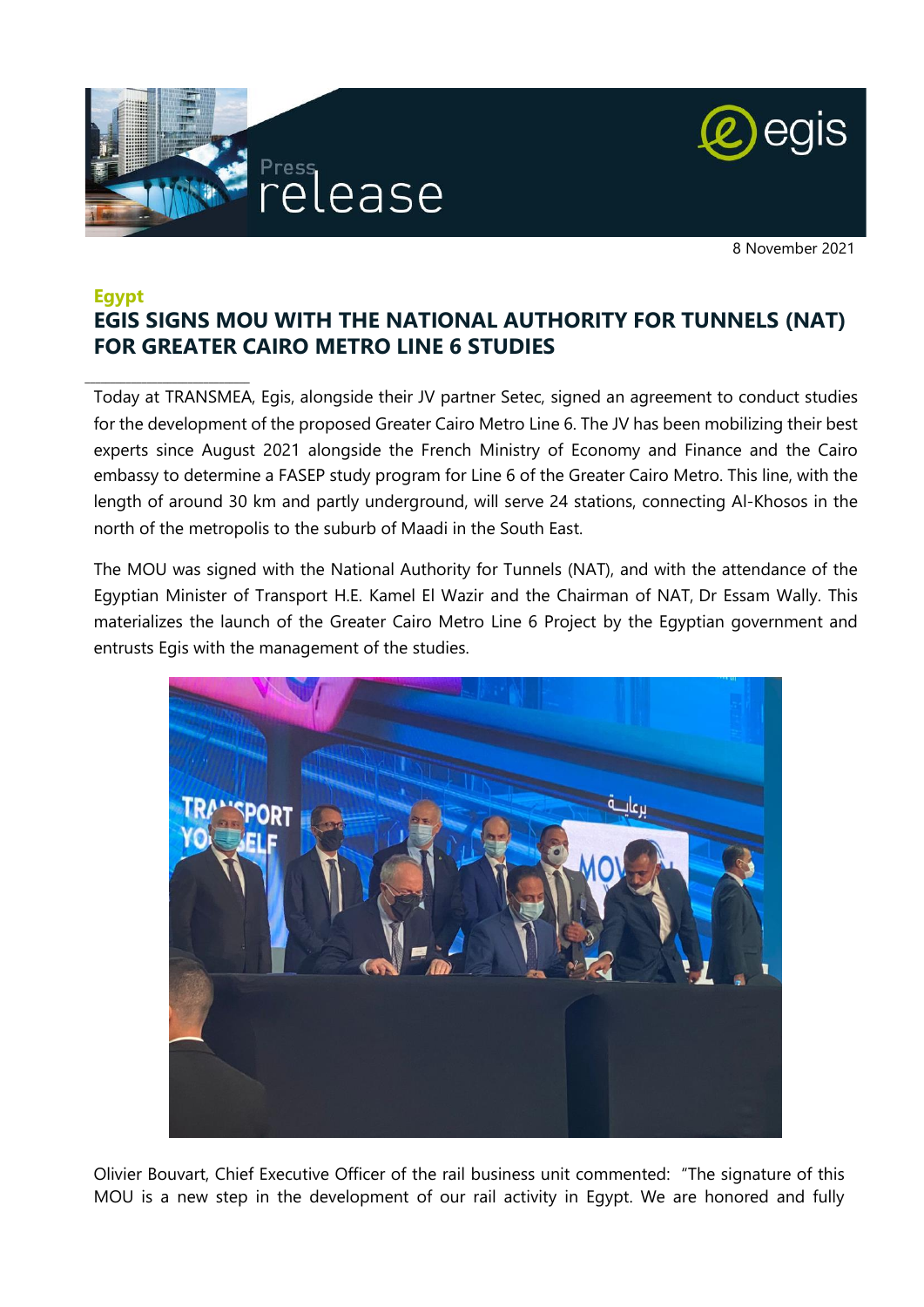committed to be one of the leading parties for the development of this new line. This project is also a strong testimony of our client NAT, whom we continue to work with on several projects, and we are pleased to assist them on the development of the Greater Cairo Metro network."

Egis, the major international group in the consulting, construction engineering and mobility sectors, has previously been awarded the Coordination, Management, and Construction Supervision Services, of Line 3, Phase 3, of the Greater Cairo Metro in partnership with Systra, ACE and EHAF. Egis has also been working on the modernization of Line 2 of the Greater Cairo Metro alongside Systra and ACE as well as the Design and Supervision Services for the Raml Tram in Alexandria.

Other significant Egis projects in the country include the Construction and Time Management of Il Mondo compound in the "New Capital", the project management of Porto Medical Village in Cairo, several studies to understand the mobility needs of the urban transport structure in Mansoura City, a technical assistance contract with the Ministry of Water Resources and Irrigation to provide guidance for the development of a comprehensive Water Management plan in the desert area of Toshka and a project management and architectural design for the development of several airports in Egypt.

# **About the Egis group**

 $\_$ 



A major international group in the construction engineering and mobility services sectors, Egis creates and operates intelligent infrastructure and buildings capable of responding to the climate emergency and addressing the major challenges of our time by helping to achieve more balanced, sustainable and resilient territorial development.

A 75%-owned subsidiary of Caisse des Dépôts, with the remaining 25% held by partner executives and employees, Egis places its multiple fields of expertise at the disposal of the community and makes cuttingedge innovation accessible to all projects throughout their lifecycle: consulting, engineering, operation. Through its wide-ranging fields of activity, Egis is a central player in the collective organisation of society and the living environment of its inhabitants all over the world.

**€1,07 Bn** turnover in 2020 **16,000** employees

# **Press contacts**

\_\_\_\_\_\_\_\_\_\_\_\_\_\_\_\_\_\_\_\_\_\_\_\_\_\_\_\_\_\_\_\_

#### **Isabelle Bourguet Mayrand**

Chief Public Affairs and Corporate Communication Officer Tel.: +33 (0)1 39 41 44 17 / +33 (0)6 17 10 29 70 *[isabelle.bourguet-mayrand@egis.fr](mailto:isabelle.bourguet-mayrand@egis.fr)*

#### **Sabine Mendy**

Deputy Communications Director Tel.: +33 (0)1 39 41 43 05 / +33 (0)6 25 33 02 64 *[sabine.mendy@egis.fr](mailto:sabine.mendy@egis.fr)*